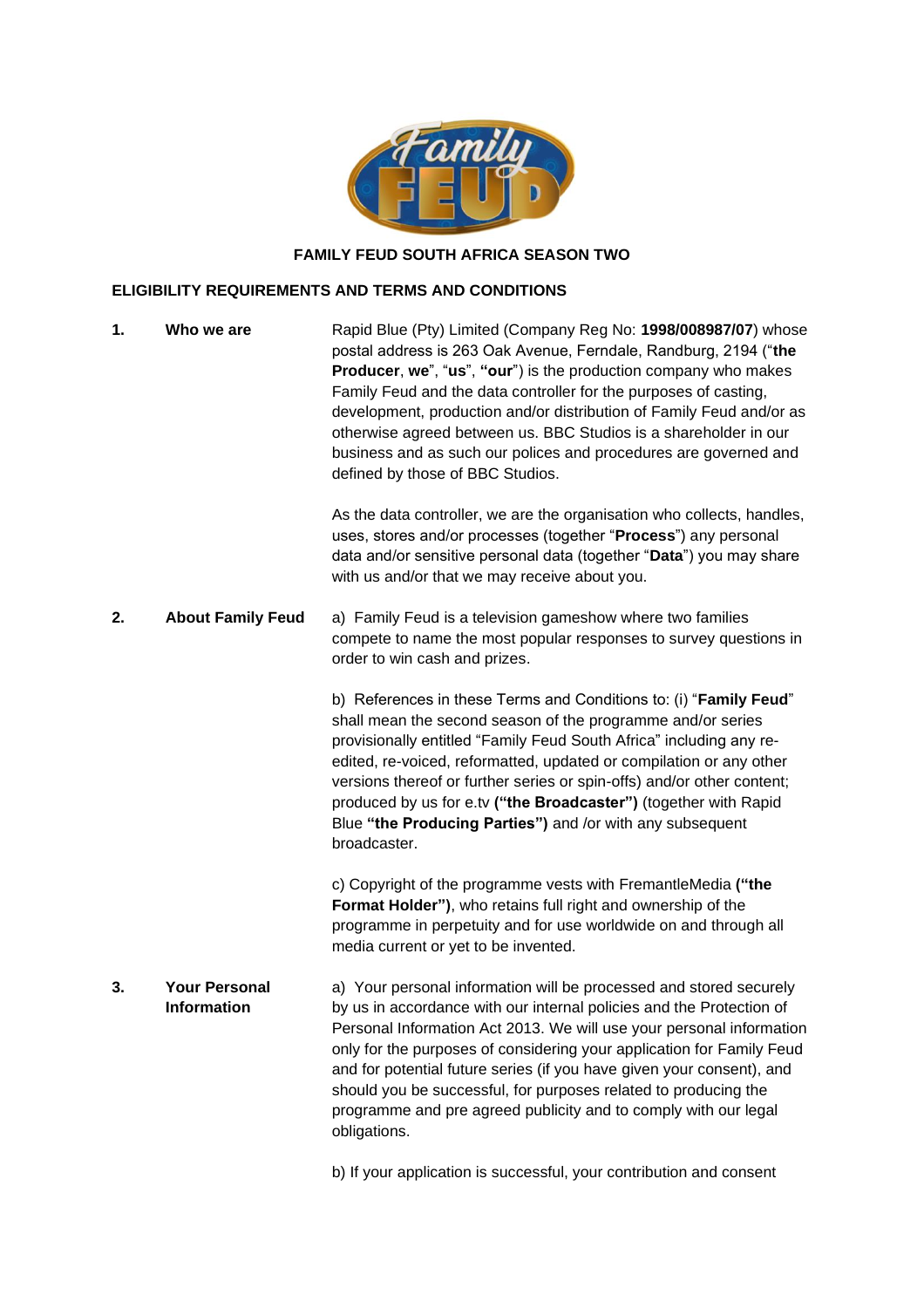|    |                                                                  | forms will be kept and your application may be kept for up to 7 years.<br>Unsuccessful applications will be deleted within 12 months of<br>production.                                                                                                                                                                                                                                                                                                                                                              |
|----|------------------------------------------------------------------|---------------------------------------------------------------------------------------------------------------------------------------------------------------------------------------------------------------------------------------------------------------------------------------------------------------------------------------------------------------------------------------------------------------------------------------------------------------------------------------------------------------------|
|    |                                                                  | c) If your application is successful, you will be required to provide<br>sensitive personal information such as information about your health<br>and any criminal behaviour, to determine your suitability and to<br>identify and managed health and safety risks. We will ensure that<br>access to such information is restricted to only members of the<br>production team who will reasonably need to access it. We will<br>securely destroy such information when it is no longer needed for<br>these purposes. |
|    |                                                                  | d) Your application, and other personal information collected in<br>connection with the programme, will be shared with our Production<br>Partners, East 112 <sup>th</sup> Street Productions LLC, FremantleMedia and<br>e.tv, for the purposes of considering your application and, if<br>successful, in producing the programme and exploiting it worldwide.<br>Your personal information will not be shared with anyone else except<br>where we are legally obliged to do so.                                     |
|    |                                                                  | e) For more information, please see our full privacy<br>notice https://www.bbc.co.uk/contributors/privacy-notice                                                                                                                                                                                                                                                                                                                                                                                                    |
| 4. | <b>Purpose of these</b><br><b>Terms and</b><br><b>Conditions</b> | a) These application terms and conditions ("Terms and<br><b>Conditions</b> ") apply to all individuals who apply and/or otherwise<br>indicate to us that they wish to be considered to take part in Family<br>Feud which we propose but do not undertake to produce.                                                                                                                                                                                                                                                |
|    |                                                                  | b) By applying to take part in Family Feud, whether by completing<br>and returning an application form to us or otherwise, you confirm that<br>you agree to and shall comply with these Terms and Conditions.                                                                                                                                                                                                                                                                                                       |
|    |                                                                  | c) For the purposes of these Terms and Conditions, "Application<br>Date" shall mean the date on which you apply to take part in Family<br>Feud, whether by completing and returning an application form to us<br>or otherwise.                                                                                                                                                                                                                                                                                      |
| 5. | <b>Eligibility</b><br><b>Requirements</b>                        | a) All individuals applying to take part in Family Feud MUST:                                                                                                                                                                                                                                                                                                                                                                                                                                                       |
|    |                                                                  | i) be 18 years of age or older on 01 <sup>st</sup> February 2021<br>ii) be living in South Africa as a legal resident and cannot be closely<br>related to a member of the Producing Parties' staff or anyone the<br>Producer deems to be connected with the programme;<br>iii) not have been convicted of any offence, or be subject to any court<br>order, relating to assault, violence, sexual misconduct or<br>harassment; (together the "Eligibility Requirements").                                           |
|    |                                                                  | b) By applying to take part in Family Feud, whether by completing<br>and returning an application form to us or otherwise, you confirm and<br>agree that you comply with all the Eligibility Requirements.                                                                                                                                                                                                                                                                                                          |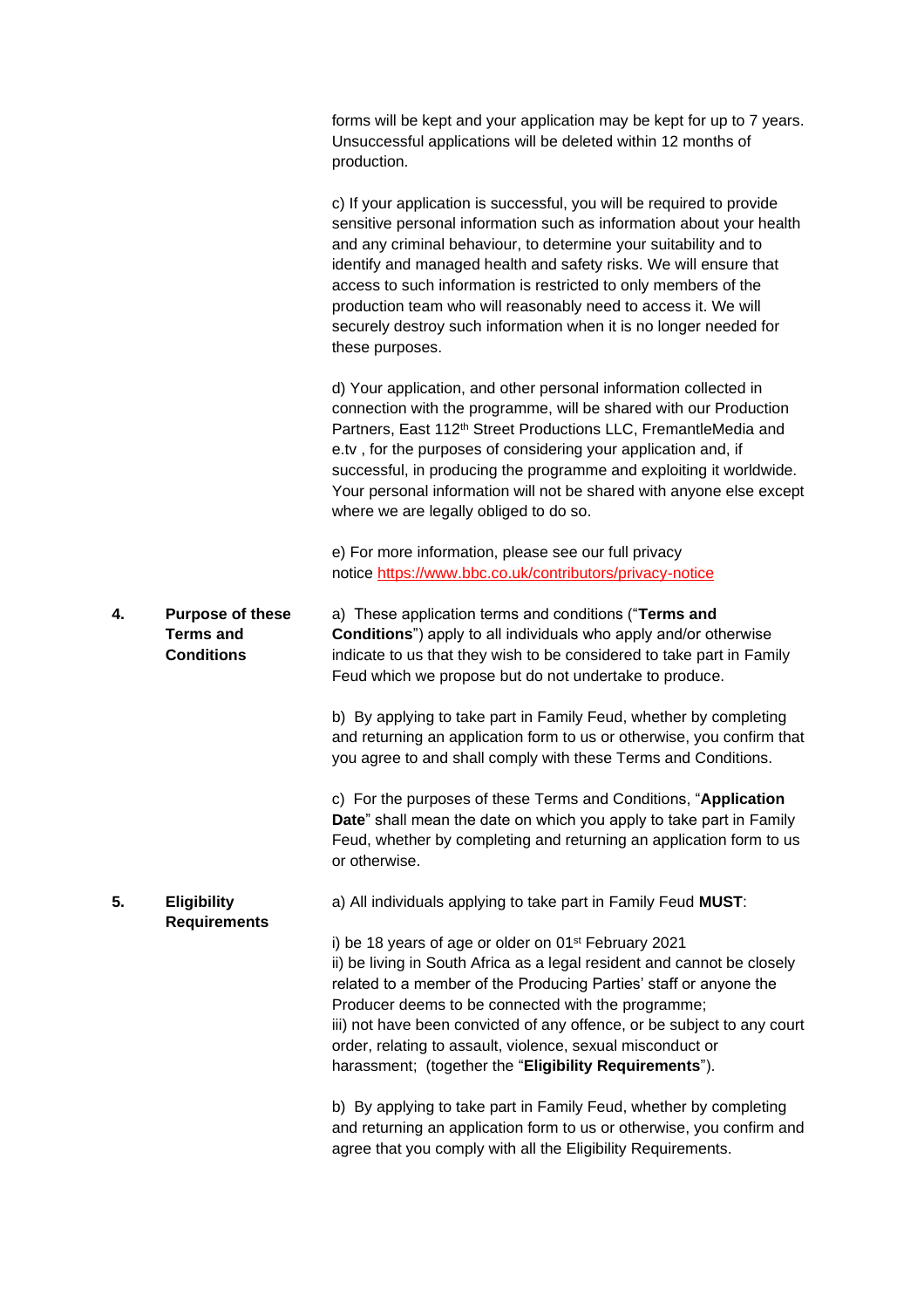|    |                                                          | c) If your circumstances change and you no longer meet all or part of<br>the Eligibility Requirements, you agree to notify us promptly by email<br>at familyfeud@rapidblueafrica.com.                                                                                                                                                                                                                                                                                                                                                                                                                                     |
|----|----------------------------------------------------------|---------------------------------------------------------------------------------------------------------------------------------------------------------------------------------------------------------------------------------------------------------------------------------------------------------------------------------------------------------------------------------------------------------------------------------------------------------------------------------------------------------------------------------------------------------------------------------------------------------------------------|
| 6. | <b>Background Checks</b><br>and Information<br>Gathering | a) Your participation in Family Feud will be subject to all necessary<br>paperwork, background checks, references and/or consents as<br>requested by us being promptly completed and returned to us (which<br>may include without limitation information regarding your health<br>and/or criminal and/or civil actions and/or convictions).                                                                                                                                                                                                                                                                               |
|    |                                                          | b) If you or any member of your immediate family and/or household<br>are currently or in the past twelve months have been an employee,<br>contractor, officer, director or agent of FremantleMedia International<br>Television Production Group, Rapid Blue, e.tv, BBC Studios or<br>anyone connected with Family Feud, you agree to notify us on your<br>application form or otherwise.                                                                                                                                                                                                                                  |
| 7. | <b>Casting and</b><br><b>Production Process</b>          | a) All applicants for Family Feud will be assessed at our sole<br>discretion for their suitability to be put forward to the next stage of the<br>selection process and all decisions by us shall be final. We reserve<br>the right to refuse any submitted application. There will be no right of<br>appeal against any decisions taken by us on this or any matter<br>relating to the casting and/or production of Family Feud.<br>Unfortunately, due to the large number of applications we receive, we<br>will only contact you if you are successful in being selected as a<br>potential contributor for Family Feud. |
|    |                                                          | b) You accept that submission of an application form, compliance<br>with these Terms and Conditions, receiving a phone call from a<br>member of the production team, attending an audition and/or<br>attending any recording days DOES NOT constitute an offer to<br>appear on or automatically mean you will be appearing on Family<br>Feud.                                                                                                                                                                                                                                                                             |
|    |                                                          | c) We reserve the right, at our sole discretion, to stand you down<br>and/or choose not to film you and/or use any footage of you at any<br>time during the casting and/or production process, even if you have<br>been given a date to attend auditions and/or have been filmed for<br>Family Feud.                                                                                                                                                                                                                                                                                                                      |
|    |                                                          | d) You understand that we reserve the right to vary any element of<br>Family Feud and, even if you meet the Eligibility Requirements<br>outlined above, we shall have no obligation to produce any episode of<br>Family Feud, to broadcast any episode of Family Feud, or to select<br>you as a contributor, and even if you are selected we are not obliged<br>to include your Contribution (as defined below) in Family Feud.                                                                                                                                                                                           |
| 8. | <b>Your Obligations</b>                                  | a) You agree that you will not withhold from us any material fact that<br>may in our reasonable opinion jeopardise or otherwise impact on<br>Family Feud or which might result in publicity adverse to our good<br>name, the Broadcaster and/or Family Feud.                                                                                                                                                                                                                                                                                                                                                              |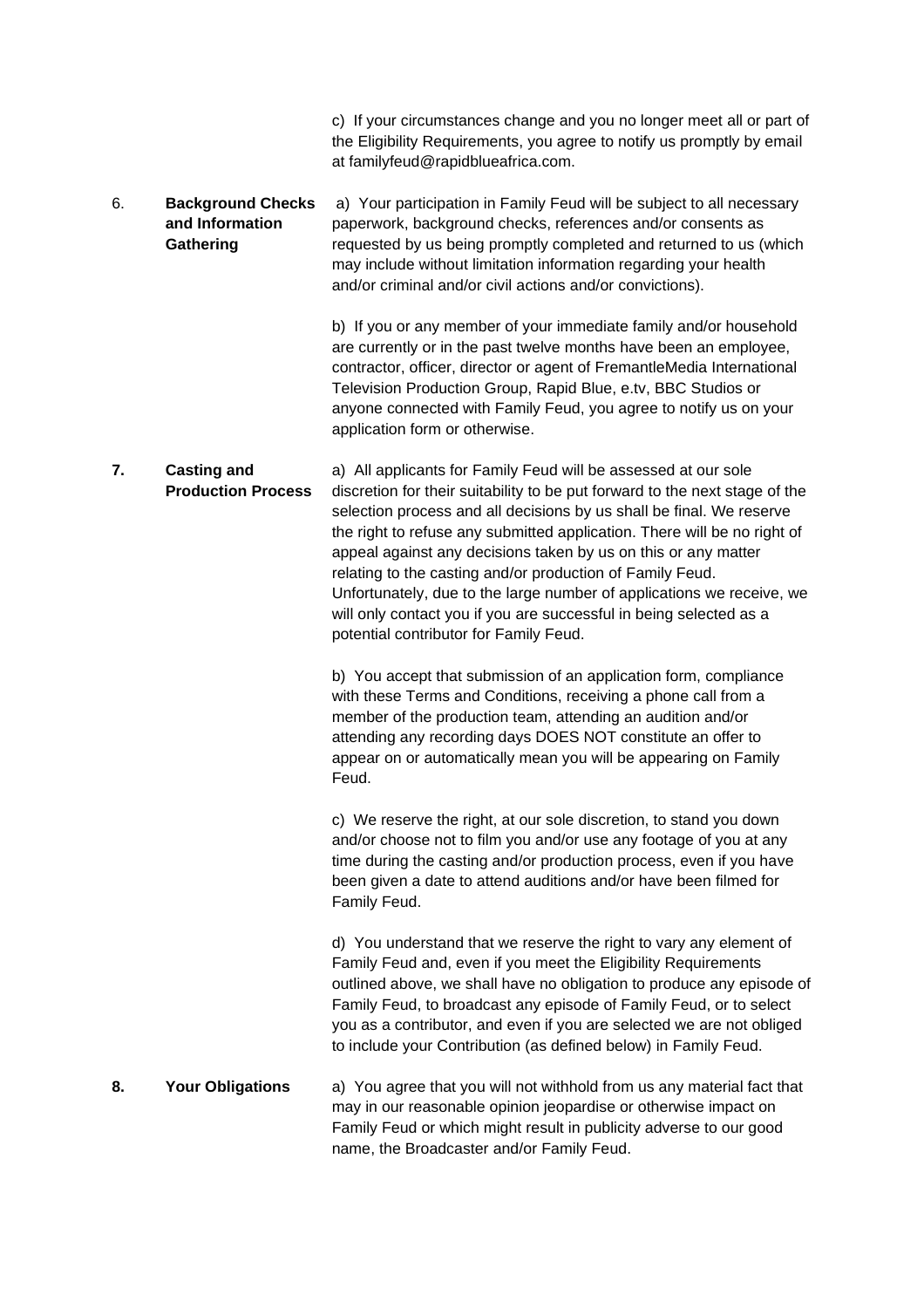|    |                                               | b) You confirm to us that:<br>i) any information you provide to us, whether in the application form<br>or otherwise, is truthful, complete, accurate and not misleading and<br>you have not deceived or attempted to mislead us or the Broadcaster<br>in any way (including but not limited to in your identity, single status,<br>experiences, background and/or health);<br>ii) by reason of your conduct (including past conduct) you shall not<br>bring us and/or the Broadcaster into disrepute;<br>iii) you agree to comply with and adhere to these Terms and<br>Conditions;<br>iv) you will notify us in the event any Data we Process about you is<br>incorrect and/or requires updating, changing and/or correcting. |
|----|-----------------------------------------------|--------------------------------------------------------------------------------------------------------------------------------------------------------------------------------------------------------------------------------------------------------------------------------------------------------------------------------------------------------------------------------------------------------------------------------------------------------------------------------------------------------------------------------------------------------------------------------------------------------------------------------------------------------------------------------------------------------------------------------|
|    |                                               | c) If you are found to have knowingly supplied inaccurate, misleading<br>or false information to us, you acknowledge and agree that you may<br>be immediately disqualified from the casting process and/or taking<br>part in Family Feud.                                                                                                                                                                                                                                                                                                                                                                                                                                                                                      |
| 9. | <b>Intellectual Property</b><br><b>Rights</b> | a) If you are invited to attend subsequent filmed stages of the<br>audition, selection and/or production process for Family Feud and in<br>consideration of us arranging to film you (and other good and<br>valuable consideration sufficiency of which is acknowledged by you),<br>you agree to the photographing, recording and filming of your<br>interview, contribution and/or performance during and in connection<br>with Family Feud ("Contribution") and the use of your Contribution<br>(or any part(s) thereof) in Family Feud.                                                                                                                                                                                     |
|    |                                               | b) You grant to us all necessary rights and consents to permit us to<br>make the fullest use of the Contribution and/or any information,<br>photographic/video material submitted by you as part of your<br>application for and/or participation in Family Feud (collectively<br>referred to as the "Material(s)") for any purposes connected with the<br>promotion and exploitation of Family Feud, and/or ancillary products,<br>rights, services and/or in connection with the Producing Parties and<br>the Format Holder in any and all media now known or hereafter<br>invented throughout the world in perpetuity.                                                                                                       |
|    |                                               | c) You accept that we have the right to edit, copy, adapt and/or<br>translate the Material(s) and/or Contribution as we see fit and you<br>irrevocably waive the benefits of and agree not to assert any<br>provision of law known as "moral rights" or any similar laws of any<br>jurisdiction.                                                                                                                                                                                                                                                                                                                                                                                                                               |
|    |                                               | d) You agree that we have no obligation whatsoever to return any<br>Material(s) whether or not you are selected as a contributor for Family<br>Feud and that we are in no way obligated to use any of the<br>Material(s) in connection with Family Feud.                                                                                                                                                                                                                                                                                                                                                                                                                                                                       |
|    |                                               | e) You grant us the right to use your name, voice, likeness,<br>photographs and any biographical material concerning you in Family<br>Feud and in connection with the casting, development, production,<br>publicity promotion and exploitation of Family Feud and/or ancillary                                                                                                                                                                                                                                                                                                                                                                                                                                                |
|    |                                               |                                                                                                                                                                                                                                                                                                                                                                                                                                                                                                                                                                                                                                                                                                                                |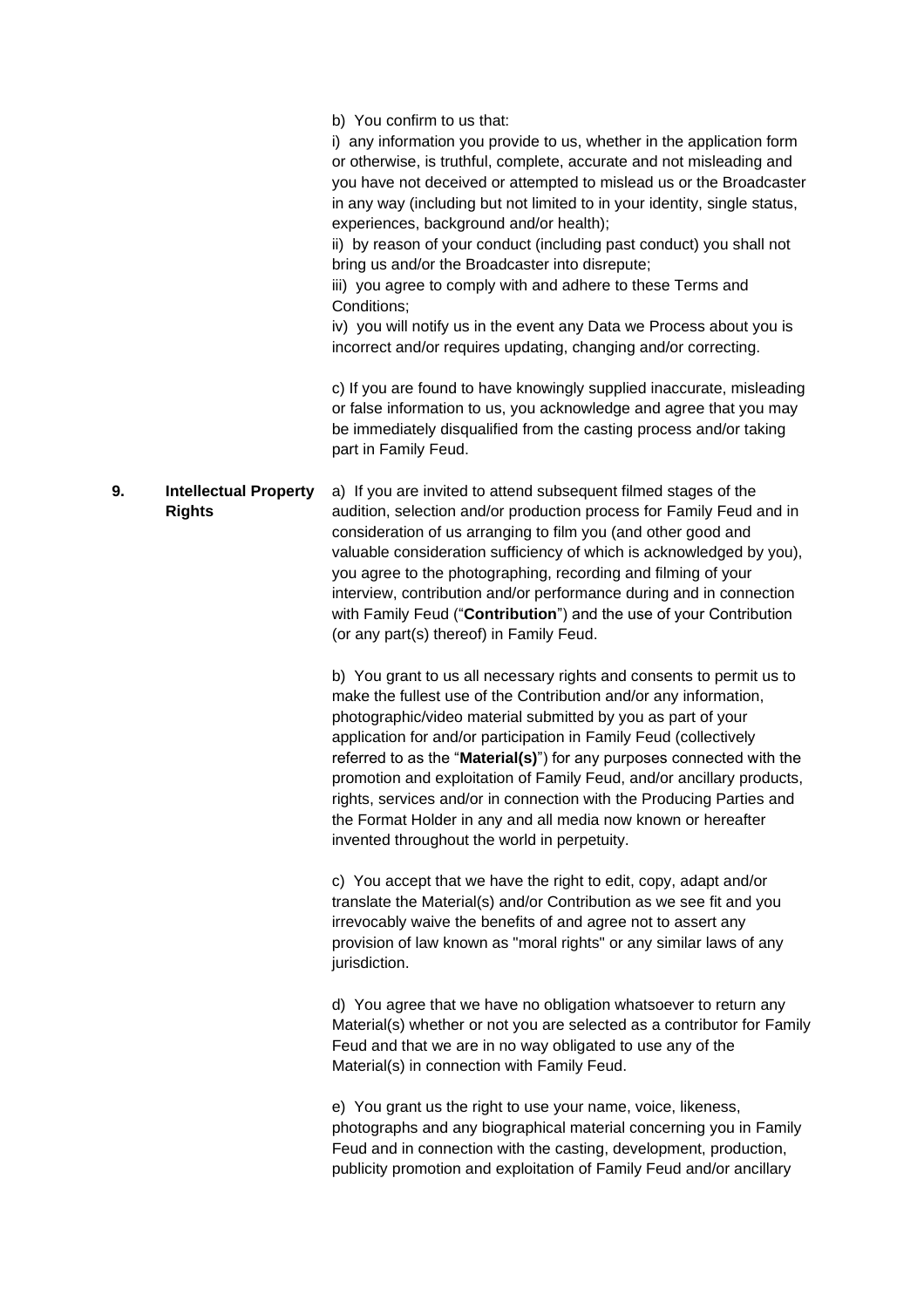products, services and/or rights and/or in connection with us and/or the Broadcaster, throughout the world in all media in perpetuity.

- **10. Confidentiality** You will keep strictly confidential and will not without our prior written consent at any time publish or disclose to any person (including without limitation via the internet or any social networking sites such as Instagram, Facebook and/or Twitter) any conversation, information or photographs concerning Family Feud and/or the application, selection, filming and/or production process which comes to your knowledge nor other information relating to us, the Broadcaster or Family Feud acquired by you, other than information already in the public domain.
- **11. General** a) The rights granted under these Terms and Conditions are freely assignable and licensable by us.

b) Any trademarks, logos, graphics, photographs, videos and texts featured on the Family Feud casting website and/or in Family Feud remain our intellectual property and may not be reproduced, used or represented without our express prior permission.

c) You acknowledge and agree that neither us, the Broadcaster nor together our assignees and/or licensees shall be liable for any loss, damage, injury, claim and/or disappointment suffered, by you (including but not limited to special or consequential loss, loss of reputation, trespass to property or trespass to person) in connection with your involvement in Family Feud, other than death or personal injury caused by our or the Broadcaster's (as applicable) negligence or other liability that is prohibited from being limited or excluded by law.

d) You agree that you shall not be entitled to injunct or restrain the transmission of Family Feud or the use of the Material(s) and/or any programmes and/or ancillary use which includes the Material(s) (or any part of it).

e) Failure by us to take action in respect of the breach by you of any provisions of these Terms and Conditions shall not be interpreted as constituting a waiver by us of the right to take action in future in respect of such a breach.

f) These Terms and Conditions will be exclusively governed by and construed in accordance with the laws of South Africa and subject to the exclusive jurisdiction of the South African courts.

## **RELEASE AND WAIVER**

1. By submitting this application form I hereby acknowledge and agree that:

1.1. I have read and agree to be bound by the "Family Feud South Africa Eligibility Requirements and Terms"; and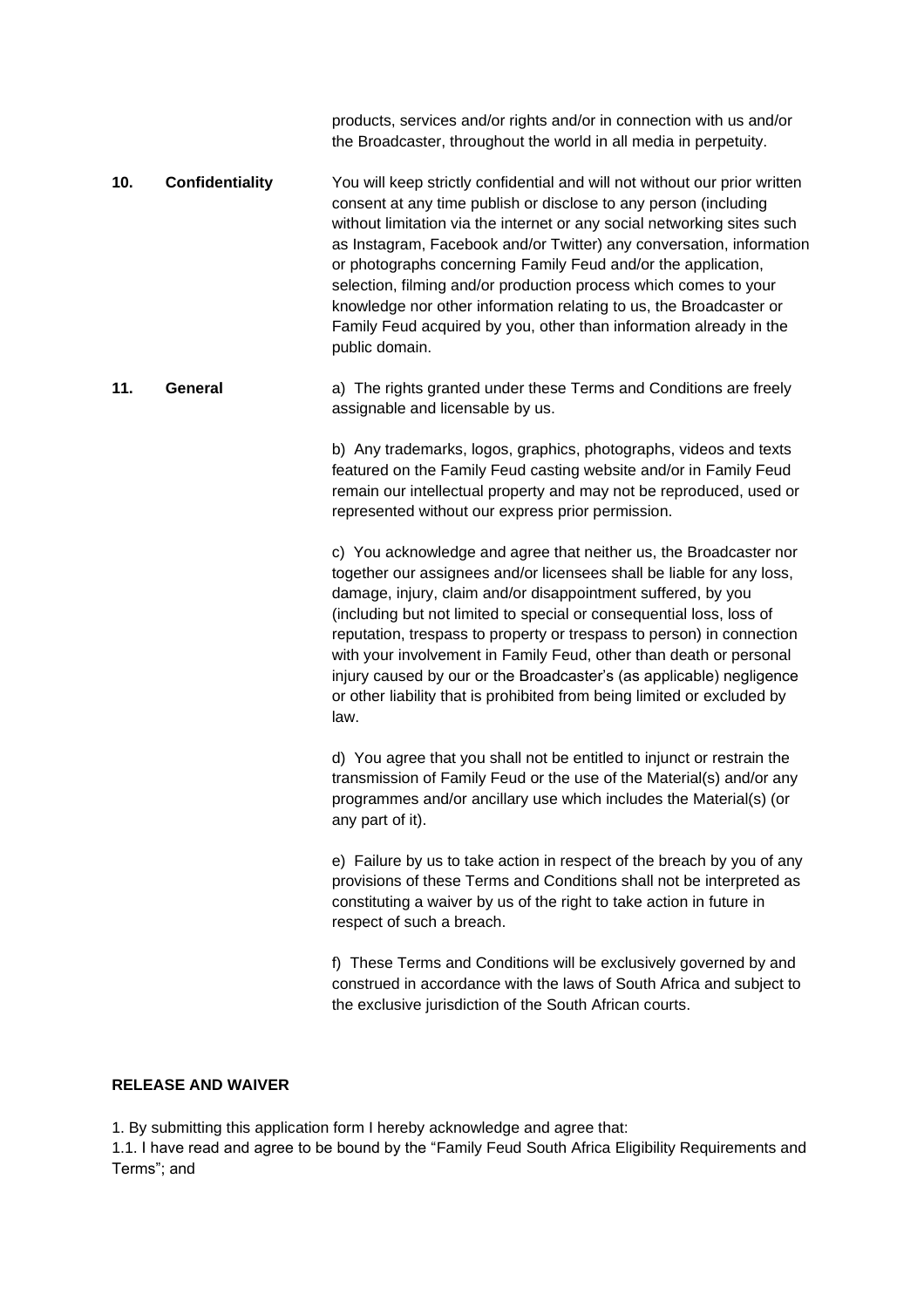1.2. I have completed this application honestly and accurately and if any of the information is found to be false, misleading or incomplete, this will be grounds for dismissal from the contestant selection process.

2. I acknowledge and agree that the Producer may undertake background checks as part of the casting process. I agree to provide (or assist the Producer in obtaining) further information, documentation, references and/or evidence as requested by the Producer and the Producer undertaking background checks for the purpose of verifying that I comply with the Eligibility Requirements.

3. I understand and agree that I am required to be available for the filming of the Series in South Africa between 12<sup>th</sup> and 25<sup>th</sup> February 2021.

4. I consent to the filming of me and the recording of my voice at the Producer's sole discretion during the application process and irrevocably grant to the Producer all rights and consents or waive the same so as to permit the fullest use throughout the world of any and all of this filming and recording in perpetuity in all media now known or hereafter devised throughout the world.

5. I hereby assign to the Producer all right, title and interest (including without limitation all copyright) in and to any material submitted by me in connection with the Series **("the Material/s")** and grant to the Producer the right to use, edit and alter such Materials in all media now known or hereafter devised throughout the world in perpetuity.

6. I consent to the recording, use and re-use by the Producing Parties or each of their respective licensees, assignees, parents, subsidiaries or affiliated entities and each of the respective employees, officers, agents, and directors (collectively "**Releasees**") of my voice, actions, likeness, name, appearance, biographical material and any information derived from my application (collectively "**Likeness**"), including without limitation any recordings or stills submitted by me in connection with my application as edited, modified or altered in all media now known or hereafter devised throughout the world throughout the world in perpetuity.

7. I recognise the needs of film and television production and distribution and hereby comprehensively consent to all the necessary rights (including waiving my so-called "moral rights") to enable the Releasees to make or enable alterations, modifications, copies or translations to any or all Material created by me.

8. I acknowledge and agree that the Releasees may use any and or part of my Likeness and Materials in connection with the publicity, promotion, marketing or advertisement for the pp in any form or media throughout the world.

9. I acknowledge that other participants in the programme may criticise me or the Producer may edit, add to or adapt the Material and such criticism or the use of the Material by the Producer may:

- 9.1. be disparaging;
- 9.2. be critical of me;
- 9.3. expose me to ridicule; and/or

9.4. be factual, fictional or speculative, and I agree not to make any claim against the Releasees as a result of or in connection with the foregoing.

10. I agree not to make any claim against the Releasees as a result of or in connection with the Series (*This does not prejudice any right I may have to make a complaint relating to breach of BBC Editorial Guidelines or applicable local broadcast regulations*).

10.1. the use of any or part of my Likeness and Materials;